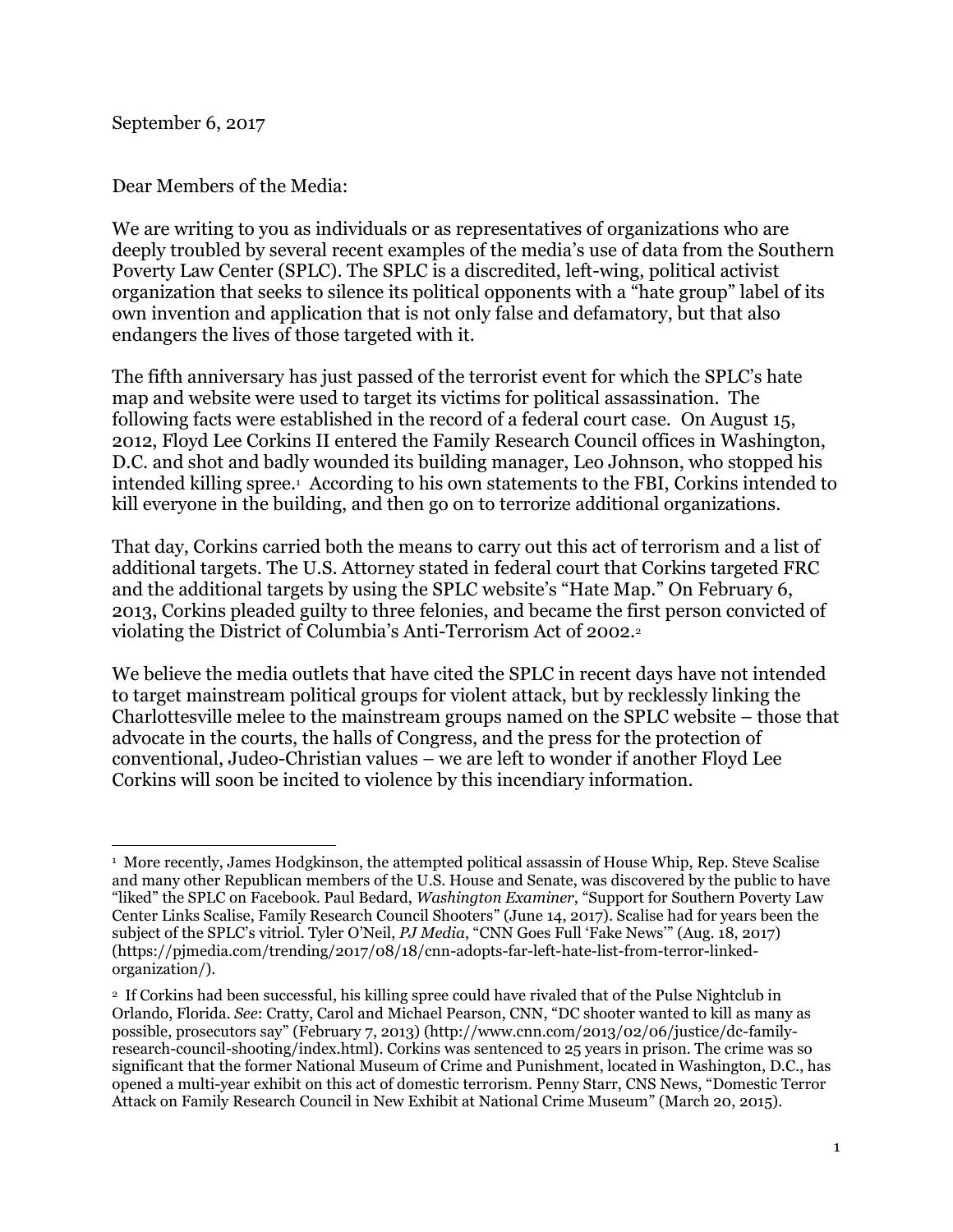The SPLC is an attack dog of the political left. Having evolved from laudable origins battling the Klan in the 1970's, the SPLC has realized the profitability of defamation, churning out fundraising letters, and publishing "hit pieces" on conservatives to promote its agenda and pad its substantial endowment (of \$319 million). Anyone who opposes them, including many Protestants, Catholics, Jews, Muslims, and traditional conservatives is slandered and slapped with the "extremist" label or even worse, their "hate group" designation.3 At one point, the SPLC even added Dr. Ben Carson to its "extremist" list because of his biblical views (and only took him off the list after public outcry).

To associate public interest law firms and think tanks with neo-Nazis and the KKK is unconscionable, and represents the height of irresponsible journalism. All reputable news organizations should immediately stop using the SPLC's descriptions of individuals and organizations based on its obvious political prejudices.

Laird Wilcox, one of America's foremost genuine experts on political extremist organizations, has said of the SPLC: "What they do is a kind of bullying and stalking. They pick people who are vulnerable in terms of public opinion and simply destroy them." Comparing his research to the SPLC group lists, Wilcox concluded that SPLC's work was completely unreliable.<sup>4</sup>

Writing at *Harper's*, journalist Ken Silverstein also noted how fast and loose the SPLC plays with derogatory labels like "hate" and "extremism:" "In doing so, the SPLC shuts down debate, stifles free speech, and most of all, raises a pile of money, very little of which is used on behalf of poor people." 5

There are many others who agree with this determination and have raised questions about the SPLC. On October 18, 2013, the Secretary of the Army, John McHugh, a former member of the House of Representatives, disassociated his service from the use of SPLC materials on two occasions. He wrote that "[m]edia accounts have highlighted instances of Army instructors supplementing programs of instruction and including information of material that is inaccurate, objectionable and otherwise inconsistent with current Army policy." <sup>6</sup> Furthermore, in March 2014, the FBI removed the SPLC as a

 $\overline{\phantom{a}}$ <sup>3</sup> Ben Carson had the unfortunate distinction of making the SPLC's list in 2014, though the criticisms from the public were so vehement that the SPLC was pressured into removing him. Fox News staff article, "Southern Poverty Law Center Apologizes to Ben Carson, Takes Him off 'Extremist' List" (Feb. 12, 2015) (http://www.foxnews.com/politics/2015/02/12/southern-poverty-law-center-apologizes-to-ben-carsontakes-him-off-extremist.html).

<sup>4</sup> Laird Wilcox, *Social Contract*, "An Expert on Fringe Political Movements Reflects on the SPLC's Political Agenda" (Spring 2010) (http://downloads.frc.org/EF/EF17H34.pdf): 182-191.

<sup>5</sup> Ken Silverstein, *Harpers*, "'Hate,' Immigration, and the Southern Poverty Law Center" (March 22, 2010) (https://harpers.org/blog/2010/03/hate-immigration-and-the-southern-poverty-law-center/).

<sup>6</sup> Secretary of the Army John M. McHugh, Department of the Army, Memo for Distribution, "Standardization of Equal Opportunity Training with the Army," October 18, 2013 (http://downloads.frc.org/ EF/EF13J55.pdf).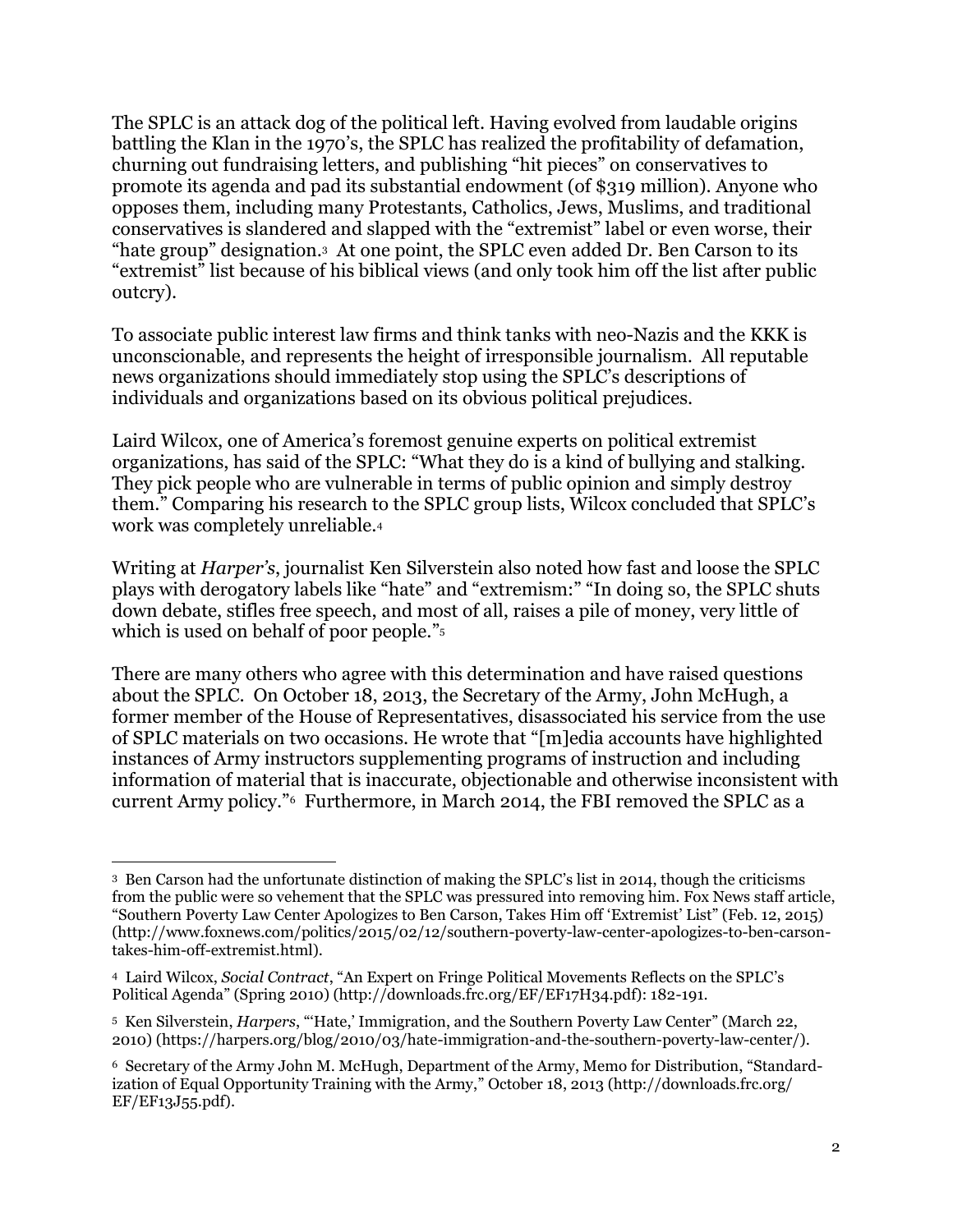"trusted resource" from its Hate Crimes resources page.7 For years, experts and journalists have cast doubt on the integrity of the SPLC's methodology and the motives of its founder, Morris Dees.<sup>8</sup>

Finally, we will leave you with the observations of the U.S. Ambassador to Israel who had a great deal to say about the SPLC at an event in December, 2016. The SPLC attacked numerous critics of radical Islam in one of its recent publications, "A Journalist's Manual: Field Guide to Anti-Muslim Extremists," but the seventh profile was particularly disturbing.<sup>9</sup> In it, the SPLC slandered human rights activist Ayaan Hirsi Ali, a woman who has experienced the violent and misogynistic side of Islam firsthand. The first sentence of the two-page section defaming her stated, "Ayaan Hirsi Ali is a Somali-born activist *who says she endured* female genital mutilation and fled civil wars and an arranged marriage in Africa."

Ambassador Dermer was appalled by the attack launched upon Hirsi Ali by the SPLC.<sup>10</sup> He made these observations about the SPLC at the end of a longer address to the Center for Security Policy on December 13, 2016 in New York City:<sup>11</sup>

But the biggest shock of all came when I saw a name on that [SPLC] list of someone I regard as a hero - Ayaan Hirsi Ali.

For those of you who do not know Ayaan, she was the Dutch parliamentarian who in 2004 produced a film with Theo Van Gogh called Submission, which focused on the oppression of women in the Muslim world.

Because of that film, Van Gogh was assassinated by a fanatic Muslim and Ayaan was forced into hiding. She has had to live with death threats and under constant protection ever since.

 $\overline{\phantom{a}}$ 7 Paul Bedard, "'Shocked' Anti-Defamation League Slaps FBI 'Diss' on Hate Crimes," *Washington Examiner* (March 26, 2014).

<sup>8</sup> A number significant articles on the SPLC: Mark Pulliam, *City Journal*, "Demagogic Bully," (July 27, 2017) (https://www.city-journal.org/html/demagogic-bully-15370.html); Ben Schreckinger, *Politico Magazine*, "Has a Civil Rights Stalwart Lost Its Way?" (July/August 2017) (http://

www.politico.com/magazine/story/2017/06/28/morris-dees-splc-trump-southern-poverty-law-center-215312); Karl Zinsmeister, *Philanthropy Roundtable*, "Some People Love to Call Names" (April 2017) (https://archive.is/lpQ5k); Charlotte Allen, *Weekly Standard*, "King of Fearmongers" (April 15, 2013): 18-25 (http://www.weeklystandard.com/king-of-fearmongers/article/714573); J.M. Berger, *Foreign Policy*, "The Hate List" (Mar. 3, 2013).

<sup>9</sup> "A Journalist's Manual: Field Guide to Anti-Muslim Extremists," Southern Poverty Law Center (Oct. 2016), at 20-21; (https://www.splcenter.org/20161025/journalists-manual-field-guide-anti-muslimextremists#ali) (emphasis added).

<sup>10</sup> Gavin Rabinowitz, Times of Israel, "Defending Anti-Muslim Group, Israel's Envoy to US Slams Racism Watchdog," (Dec. 14, 2016) (http://www.timesofisrael.com/defending-anti-muslim-group-envoy-to-usslams-racism-watchdog).

<sup>11</sup> Remarks, Israeli Ambassador to the United States, Ron Dermer, to the Center for Security Policy Gala Dinner, YouTube (New York City; Dec. 13, 2016) (begin 19:50; end 25:45) (https://www.youtube.com/watch?v=tFNQPBmMd1k).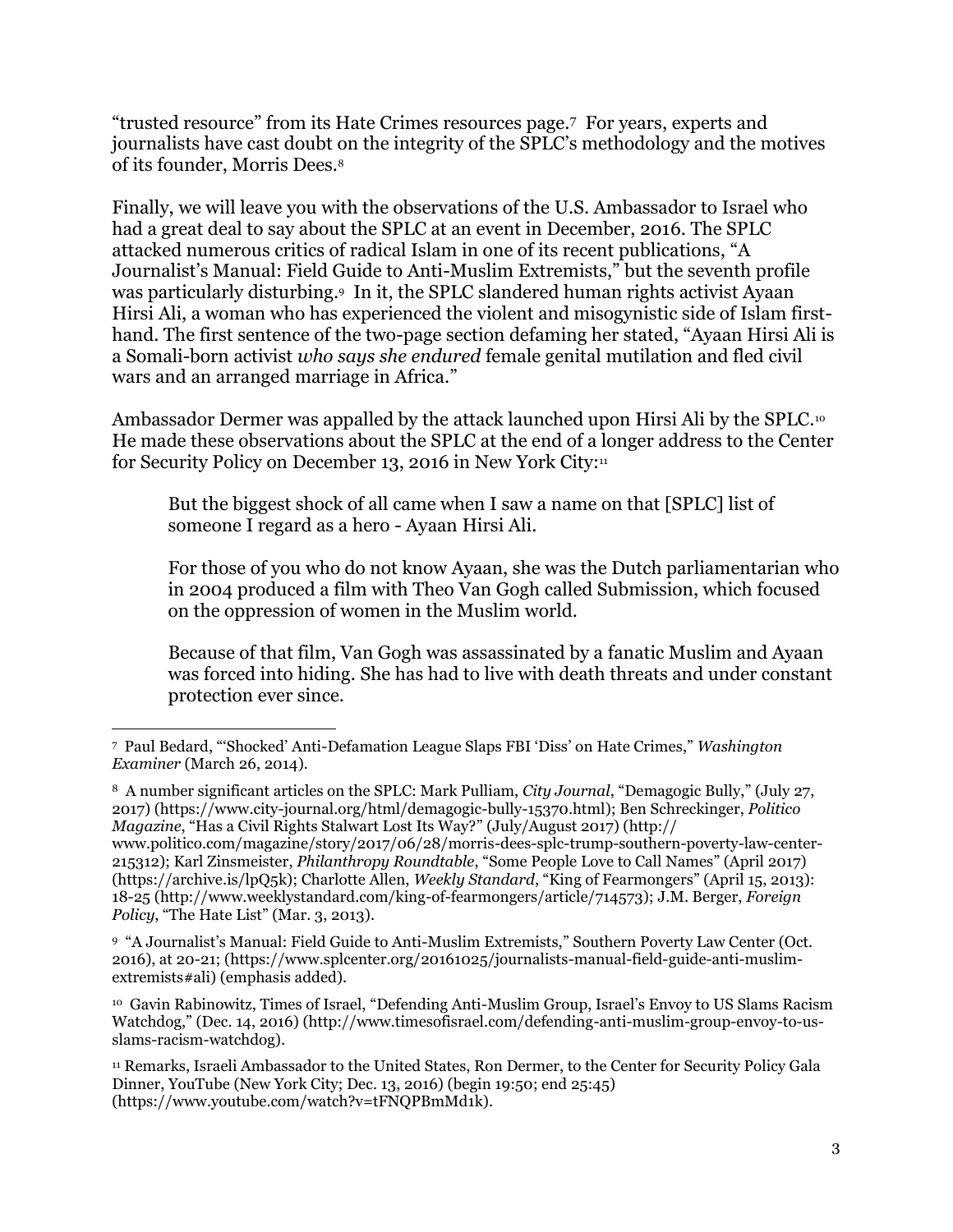Yet rather than cower in anonymity, Ayaan writes books, publishes articles, makes speeches and fights for her ideas – in particular the need for sweeping reform in the Muslim world.

Today, Ayaan Hirsi Ali is one of the world's great champions of freedom, pluralism and tolerance.

And every self-respecting group that claims to value any of those things should be defending her not defaming her.

Yet in an Orwellian inversion of reality, a woman whose life is threatened every day by extremist Muslims is labeled by the SPLC an anti-Muslim extremist.

Have those who put Ayaan on that list no shame? Have they no decency?

The SPLC and others who asked me not to come here tonight claim to support free and open debate. But in reality, they seem to want to stifle debate….

Unfortunately, some have amended that famous Voltairian dictum to be "I hate what you say and I will never defend your right to say it."

I will defame you as an extremist. I will label you a racist and a bigot. I will put you on the blackest of lists that should be reserved for Nazis, for the Klan, and for the true enemies of mankind.

Well, ladies and gentlemen, I don't stand with the defamers and the blacklisters. I stand with Ayaan Hirsi Ali. We all should stand with Ayaan Hirsi Ali.

For if we do not stand with her, then the values she champions - the same values we cherish - will be under threat and the dangers we face will only grow.

We must not let the defamers and blacklisters succeed....

We wonder how the media would react if a corresponding situation arose on the centerright of the political spectrum. For example, let's assume that congressional debate were raging as to whether or not taxpayers should continue to fund Planned Parenthood, which receives about \$500 million a year from Congress. If a national pro-life advocacy organization were to release a map with caricatures of abortionists and title it, "Here's Where the Baby Killers are Located in Your State," would the media run the story? Would it reprint the map and discuss the location of these "pro-death" doctors throughout the news day? Clearly, it would not.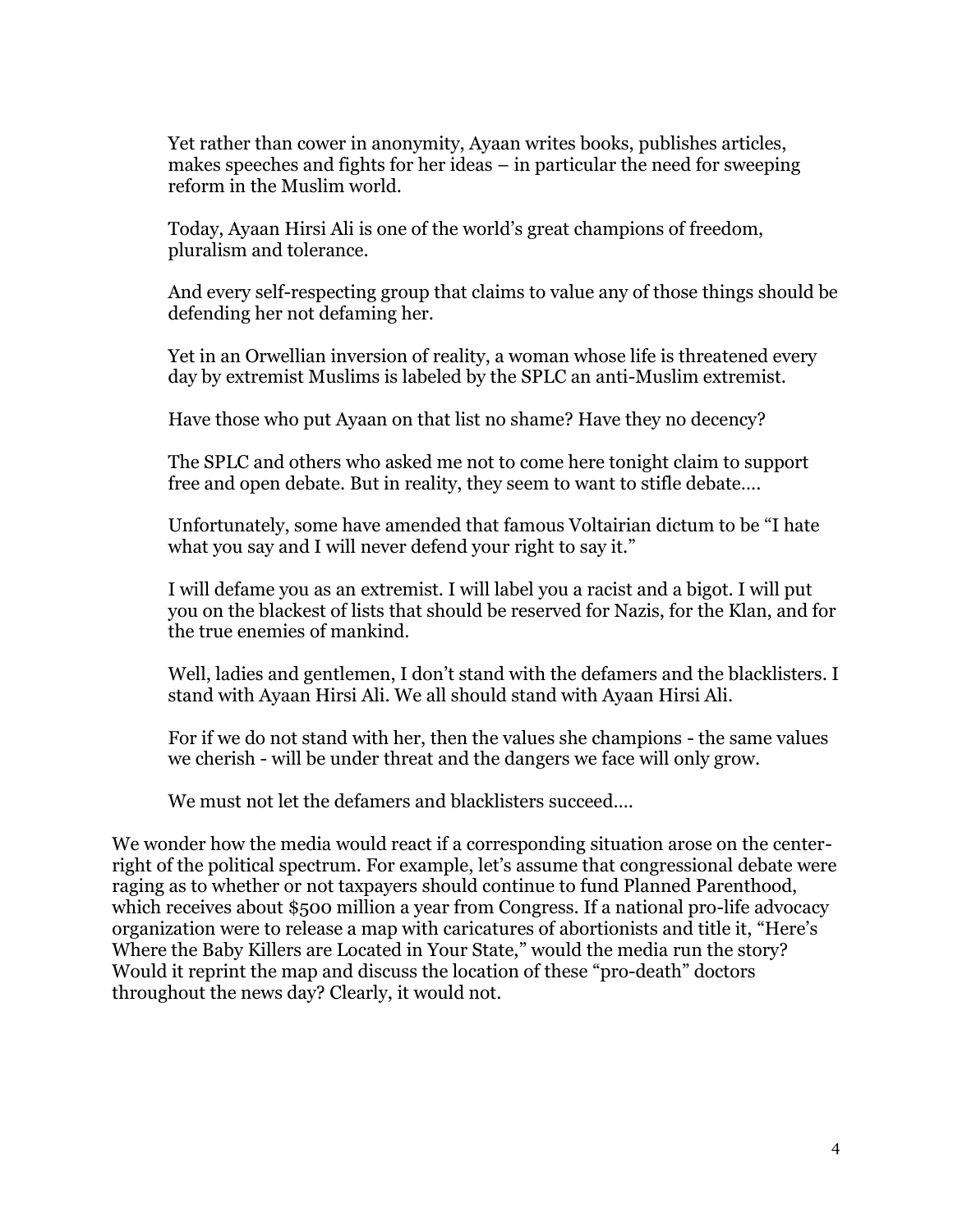Given the above points, and most alarmingly that the SPLC's "hate group" propaganda has been linked to two terrorist shootings in the D.C. area, we respectfully request that you cease using the SPLC's data and its various lists and maps in your reporting.

Sincerely,

## L. Brent Bozell III President Media Research Center

Lt. General (Ret.) William G. Boykin Tony Perkins Executive Vice President **President** Family Research Council Family Research Council

The Honorable Edwin Meese III Frank Gaffney Ronald Reagan Distinguished Fellow Emeritus Founder, President & CEO The Heritage Foundation Center for Security Policy

Clare Lopez Mat Staver Vice President for Research & Analysis Founder & Chairman Center for Security Policy Liberty Counsel

Brad Dacus Michael Farris

Dr. Frank Wright Scott Walter President & CEO President D. James Kennedy Ministries Capital Research Center

President & Counsel President, CEO & General Pacific Justice Institute **Alliance Defending Freedom**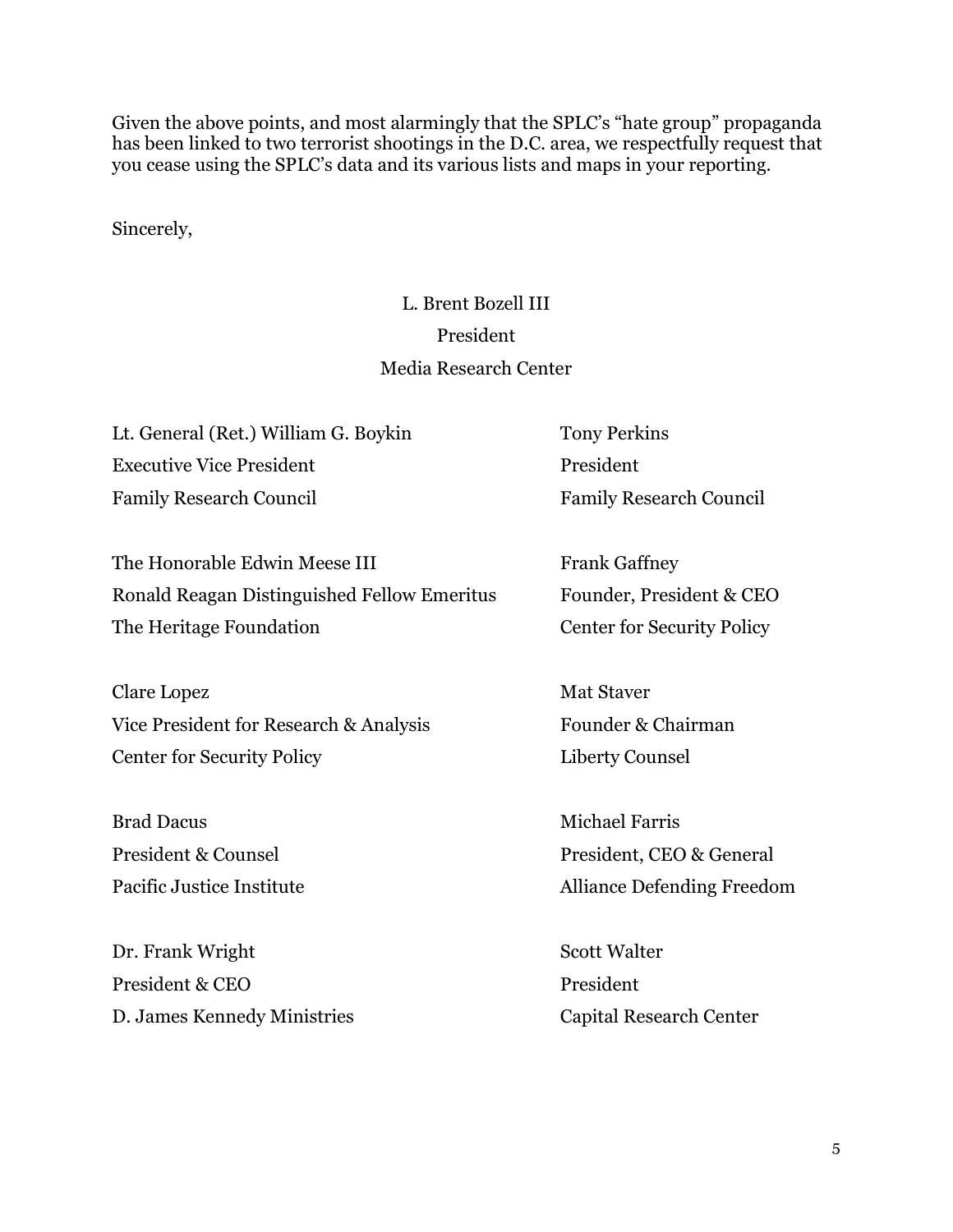David Yerushalmi Brigitte Gabriel Robert Muise **Founder & Chairman** Co-Directors ACT for America American Freedom Law Center

President Director American Values and Tihad Watch

David Barton Martin Mawyer Founder & President President

Director President

Dr. Tom Benton Sandy Rios Fellow Director of Government Affairs American College of Pediatricians **American Family Association** 

Tim Wildmon J. Christian Adams President President

David Bozell William J. Becker, Jr. President President & CEO ForAmerica Freedom X Law

Gary Bauer Robert Spencer

WallBuilders Christian Action Network

Tom Trento **Dr. Michelle Cretella** The United West American College of Pediatricians

American Family Association **Public Interest Legal Foundation**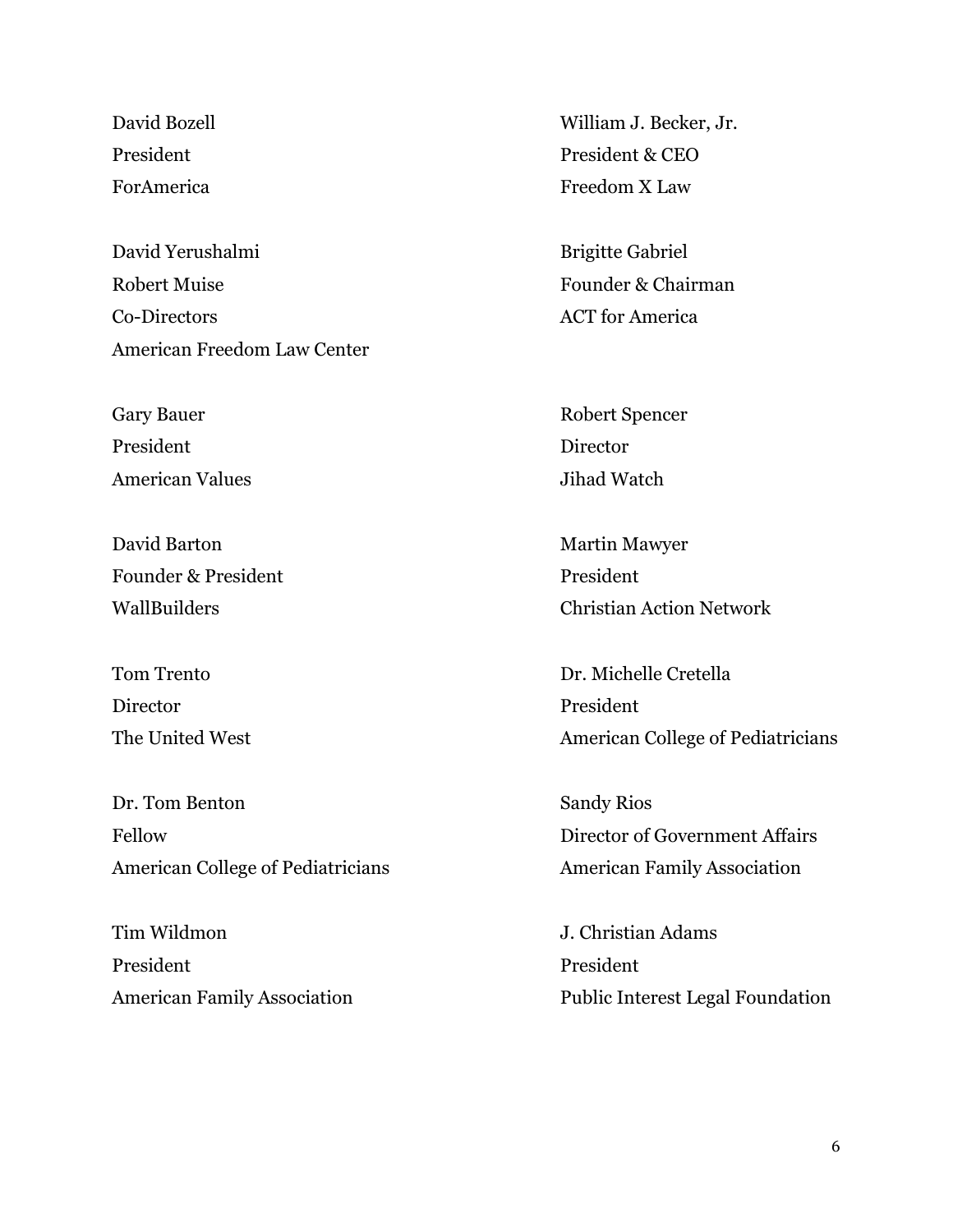Trayce Bradford **Andrea Lafferty** President President

Austin Ruse Professor Ryan Mauro President National Security Analyst C-FAM (Center for Family & Human Rights) Clarion Project

Dale Wilcox Joe Farah Executive Director & General Counsel Founder & CEO Immigration Reform Law Institute WND.com

Arthur Goldberg **Ann** Corcoran Elaine Silodor Berk Editor Co-Directors Refugee Resettlement Watch Jewish Institute for Global Awareness

Jenny Beth Martin James Simpson Tea Party Patriots Crisisnow.net

Pamela Geller Michael Cook Editor in Chief **Editor** Editor American Freedom Defense Initiative Mercatornet.com

Richard Viguerie George Rasley Chairman Managing Editor

Texas Eagle Forum Traditional Values Coalition

President & Co-Founder Freelance Investigative Journalist

ConservativeHQ.com ConservativeHQ.com